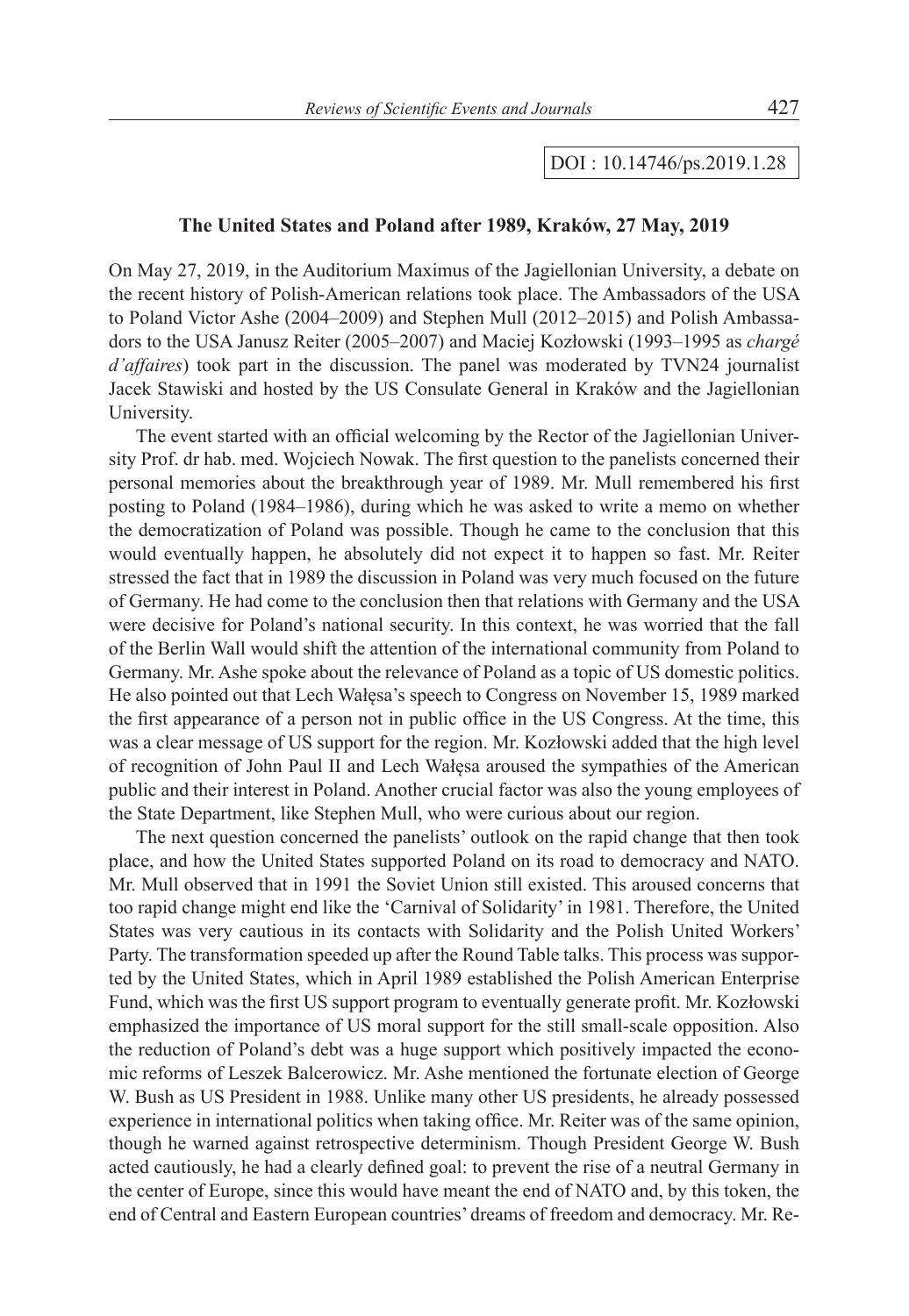iter explained that, through Germany, Poland became a neighbor of the European Union and NATO, thus moving closer to both organizations. In the Ambassador's assessment, it would have been impossible for Poland to bypass a neutral Germany back then. Avoiding such a scenario was, in the opinion of Mr. Reiter, "a masterpiece of American diplomacy." Mr. Kozłowski spoke about the deep changes in the understanding of international politics after departing from the Nixon doctrine, which separated the world into spheres of influence, whereby certain security interests were considered legitimized (in the same way making others non-legitimized). This departure was not univocal, since voices could be heard in the United States that the Yalta system was stable and secure, while its alternatives were dangerous and could lead to unpredictable consequences.

Mr. Stawiski's next question concerned Poland in the grey zone of security in the 1990s. Back then, Poland consistently worked towards its accession to NATO, while serious doubts were aroused in the United States about extending the North Atlantic Alliance. Mr. Mull admitted that this topic was intensively discussed in the United States. One side argued that NATO was no longer needed, the other one warned that the dissolution of NATO might destabilize some states in Central and Eastern Europe. Weakening of the region might have led to a threat to international security in the future. An important part in convincing American politicians and society was played not only by Polish diplomats but also by the Polish-American community (*Polonia*). Mr. Ashe also pointed out that US support for NATO enlargement was still not certain in 1993. Though it was opposed by only a few, there were serious concerns about Russia's reaction. In this context, Polish Ambassador Jerzy Koźmiński played a major role. Knowing that politics is primarily local, he lobbied also outside Washington. This process took several years but ended in success. For Mr. Kozłowski, Poland's accession to NATO was one of the greatest successes of Polish diplomacy. In his opinion, the process was not only about the military and procedures, but also about a new way of thinking. In the context of the Polish lobbying campaign, he emphasized how important it was to gain allies in this matter. Convincing US decisionmakers and ordinary people was far more effective than propaganda, because compatriots are trusted far more.

The moderator's last question was about contemporary Polish-American relations and their future. The panelists recalled Richard Holbrooke, who said that the United States is a European power. In this sense, US commitment to Europe's security derives from a feeling of a community of values and interests. According to Mr. Stawiski, this is being questioned today, and it is a joint challenge to adapt this common core to today's circumstances. Mr. Mull observed that every success brings with it some risks. Today, Americans are tired of their global responsibilities, though he remains optimistic. He justified his optimism with the strong commitment of Polish and US societies to the values of freedom and democracy. Mr. Kozłowski approached this question differently, as he pointed out the competition between two concepts of US relations with the outside world. One is "America first," representing the isolationist tradition, while the other one is the Wilsonian tradition, described as realistic idealism. It argues that the United States can be free and safe only when the entire world is free. After WW2, this policy was discontinued, but it lived on in the idea of a "Europe whole and free." Addressing the big number of young people present at the debate, Mr. Ashe remarked that freedom and democracy depend on the engagement of people. He expressed his hope that young people will be socially active as much as possible, regardless of their political preferences.